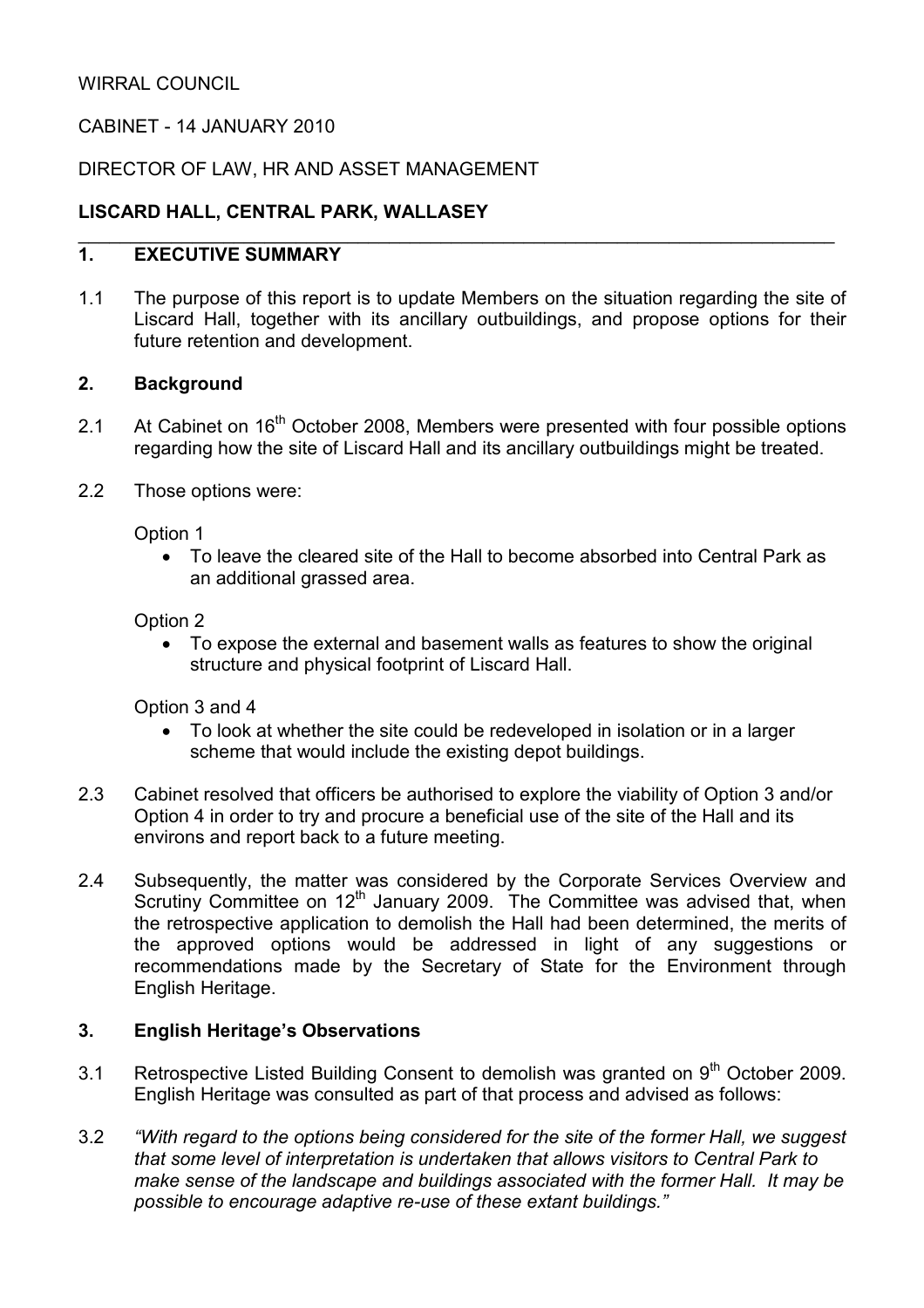- 3.3 It went on to make two further recommendations regarding the future of the cleared site and the ancillary buildings, as follows:
	- 1. That the site of the former Liscard Hall is interpreted in the landscape context of Central Park in terms of presenting the visible remains and providing information displays.
	- 2. That the adaptive re-use of the extant associated buildings is encouraged.
- 3.4 Initial observations in respect of these recommendations are:
	- 1. There are no visible remains of the Hall itself as the site of the building has been grassed over. Also, the Cabinet did not wish to pursue the Option for exposing the external and basement walls to show the physical footprint of the Hall.
	- 2. The original concept for the development of Liscard Hall and its outbuildings was to see all the buildings brought back into beneficial use. Now, in the absence of the Hall itself, the recommendation to encourage new uses for the associated depot buildings is welcome.

### 4. Future Proposals - The Site

4.1 The erection of any new building on the former site of the Hall will have to satisfy demanding planning criteria. This is because, as the Hall has been demolished, the Council's planning policies applicable to a designated Urban Greenspace will apply to the cleared site. UDP Policy GR1 – The Protection of Urban Greenspace, states:

On land designated as Urban Greenspace, facilities for visitors, sport or play will be permitted where it can be demonstrated that the proposals would not:

- 1. prejudice the continued use of the site for open air recreation; or
- 2. prejudice the visual amenity, landscape character or nature conservation value of the site

Development for other purposes on land designated as Urban Greenspace, other than for the re-use of existing buildings, will not be permitted unless alternative provision of equivalent community benefit is made available.

- 4.2 In these circumstances, a new build Visitors Centre with a café and toilets might be considered appropriate, or the provision of some sports or play facility on the land. Alternatively, if no new build can be achieved for whatever reason, then a landscape treatment scheme to enhance and improve the appearance of the cleared site could be preferable. The Council's Park Ranger for Central Park has reported fly tipping on the land, which needs to be prevented.
- 4.3 In the case of a Visitors Centre/Café, with the facilities mentioned previously, there are strategic, operational as well as financial implications.
- 4.4 Strategically In the Central Park Management Plan, produced before the Hall was destroyed, one of its objectives was "To develop the visitors centre into an excellent information and interpretation facility, forming the heart of the park". However, this was not envisaged to be achieved by converting the Hall, nor building on its site. Also, future investment in buildings and facilities that serve the Park will be determined as the Parks and Countryside Services Procurement Exercise (PACSPE) progresses.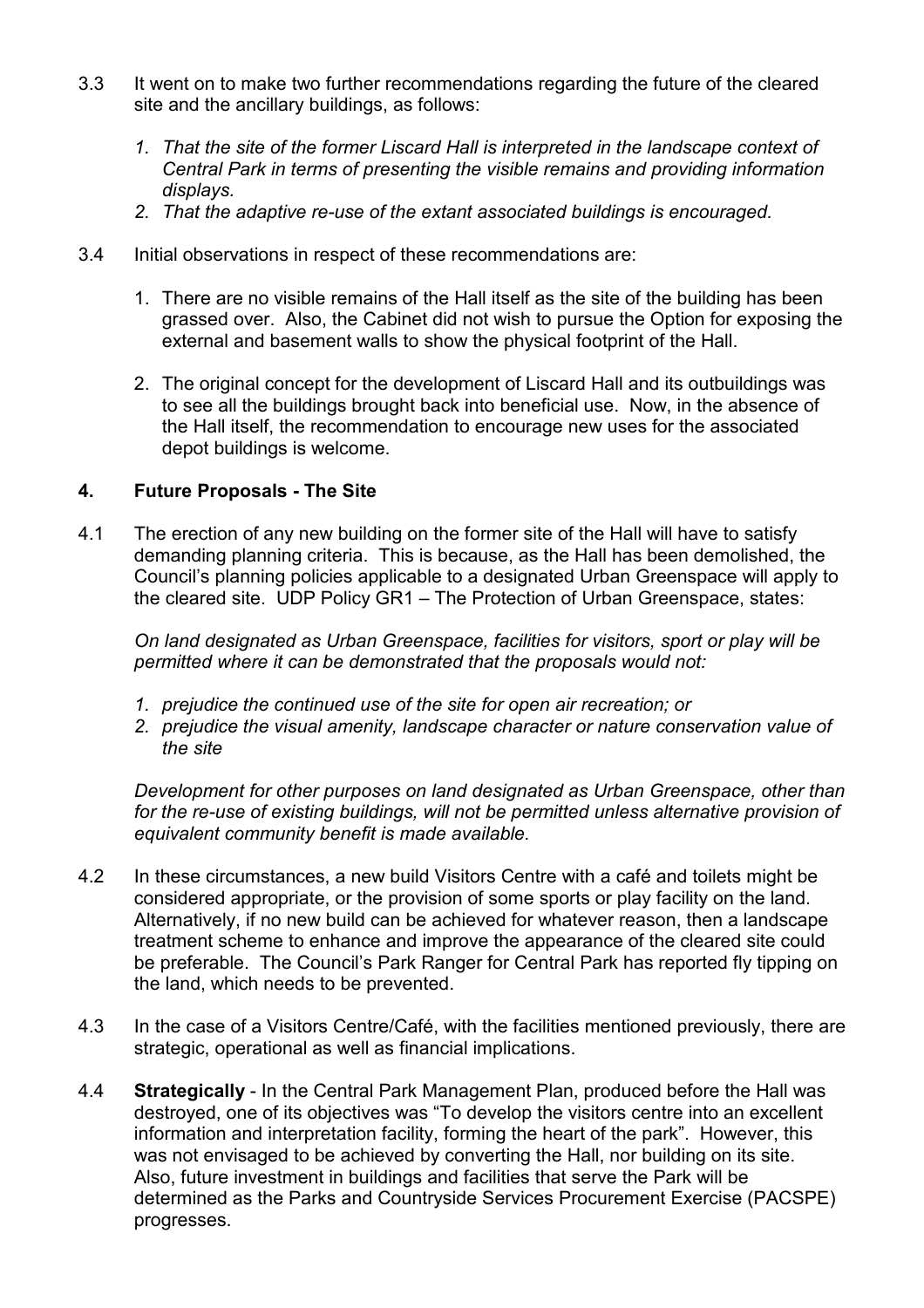- 4.5 Operationally there is the small café in the walled garden that is run by the Riverside Peoples Centre, which provides supervised assistance and activities for people with learning difficulties.
- 4.6 Financially the Council has no budget to progress a scheme of this nature and it is considered unlikely that it would be an attractive opportunity to the private sector, given the likely level of construction costs against the potential revenue income generated. Members will recall that neither of the applicants who submitted schemes to refurbish the Hall proposed a café/Visitors Centre.
- 4.7 A Multi use games area (MUGA) could be constructed on the site but this would appear incongruous next to the Rose Garden and at odds with the recommendations of English Heritage. There is also a newly constructed MUGA near St John's Church, which means there is no need for an additional one in this location. A skateboard park or tennis courts might also be a possible use on the site.

## 5. Preferred Option

5.1 The prospects of constructing a new building with a sustainable use on the site of the Hall are extremely limited. However, the condition of the site of the Hall could be substantially improved by a landscaping scheme linking it better with the Rose Garden and protecting it against the spread of unauthorised access from the original Hall car park. There is also the opportunity to either upgrade the car park or further discourage vehicles in the park by closing it off altogether. A landscape scheme could also help interpret the site by the use of appropriate features, such as using different vegetation or any reclaimed material from the Hall, in support of the recommendations made by English Heritage.

# 6. Future Proposals - The Ancillary Buildings/Depot

- 6.1 English Heritage has confirmed that these buildings are Grade II listed in their own right and not solely part of the original listing of Liscard Hall. As such, appropriate schemes that lead to the protection, conservation and enhancement of listed buildings, are more likely, on balance, to be considered favourably in planning terms.
- 6.2 The difficulty, in this case, arises from the poor condition of all the buildings. Whilst the buildings are adequate, at present, for depot purposes, they will require substantial expenditure to bring them into any type of alternative beneficial use. Accordingly, redevelopment options for these buildings are likely to be of limited interest to the private sector, particularly in current adverse economic conditions.
- 6.3 The planning advice is that securing a long term viable future for the listing building is one of the main objectives in UDP Policy CH1. Uses such as a suitable arts and crafts facility where goods are made on the premises and sold as ancillary to the main business are likely to be considered favourably . Any use of the buildings would have to be sympathetic and complementary to the buildings on site and Central Park, as a whole.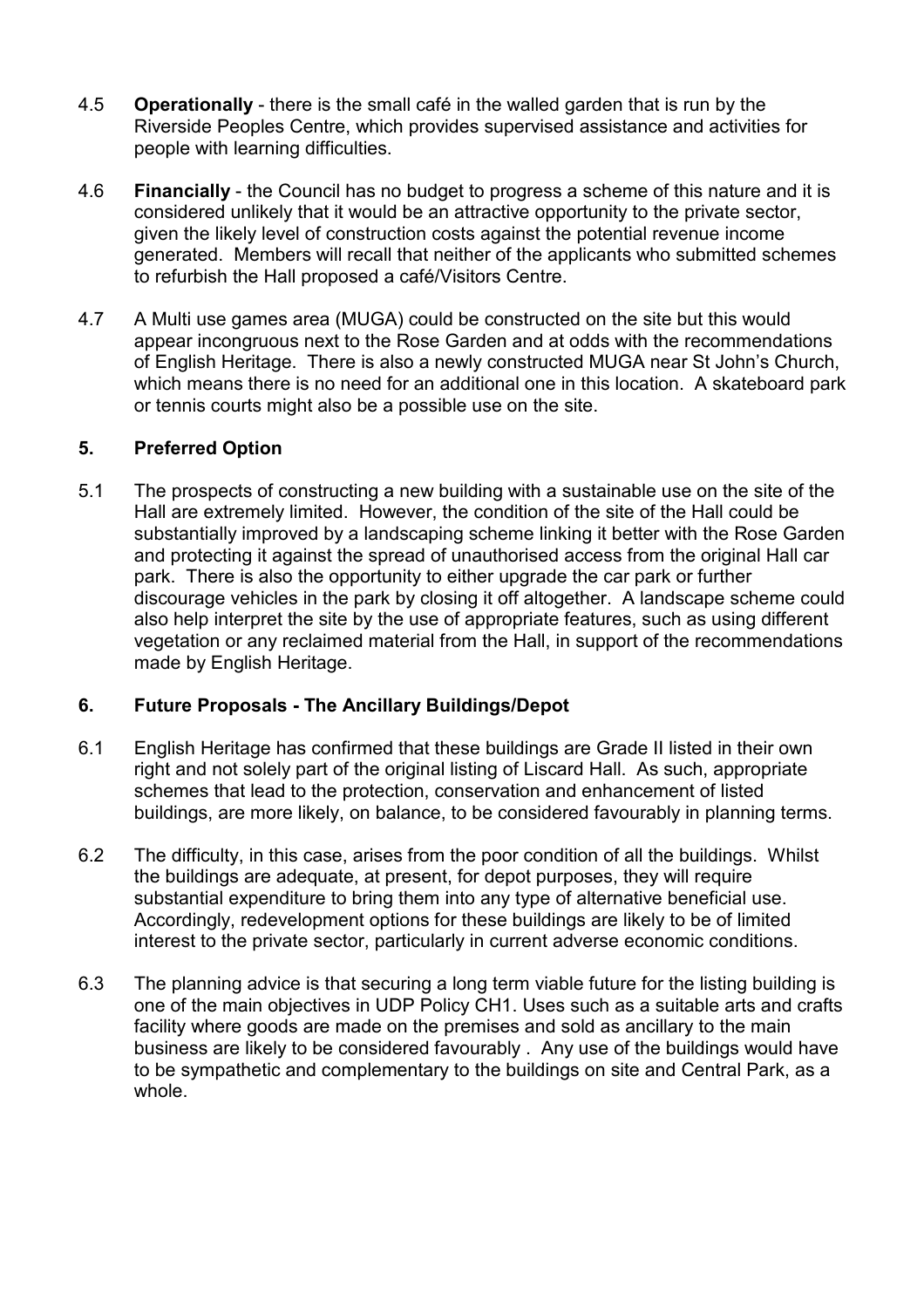# 7. Consultation

- 7.1 The Liscard Hall Steering Group, which comprises Local Members, Friends of Central Park and Community Representatives was actively involved in formulating the guidance that was included in the original Development Brief for the refurbishment of the Hall and outbuildings.
- 7.2 Accordingly, the Group was consulted at a meeting on  $8<sup>th</sup>$  December 2009, where possible options for both the site of the Hall and the outbuildings were discussed.
- 7.3 The Group raised a range of technical and operational issues, which will be addressed separately, or at the time when potential schemes for the site and the outbuildings are capable of being implemented.
- 7.4 However, there was a consensus in the Group as follows:
	- 1. That the site of the Hall should be landscaped and that the car parking area should remain.
	- 2. That any scheme to interpret the history/former presence of the Hall should examine the possibility of removing or lowering certain of the remaining boundary walls to reduce opportunities for anti social behaviour. Also the Group confirmed that it did not wish to see any residual foundations exposed.
	- 3. That any conversion or refurbishment works to the outbuildings should include public toilet provision for the Park and a Visitors Facility that would contain historical information about the Hall.
	- 4. That any new operational use of the outbuildings would complement, and not compete with, the activities of the Riverside Centre currently conducted from the café and the walled garden.
	- 5. That any refurbishment proposals seek to improve security of the buildings in the centre of the Park and the walled garden.
- 7.5 The Liscard Hall Steering Group has also consistently expressed a desire to see some kind of Community use promoted from both the Hall, when it stood, and the outbuildings. To that end, officers are continuing to look at other operational services that might complement the existing café facility, that could be suitably relocated to the depot buildings.

## 8. The Insurance Claim

- 8.1 The Insurance claim has now been settled in the sum of £117,810. After subtracting demolition costs and other associated expenditure a net figure of £80,000 remains. The payment is in recognition that the Council has suffered a loss and there are no restrictions on the use of this sum. It could be used to restore/enhance the site of Liscard Hall and its outbuildings.
- 8.2 There will be a cost associated in relocating the existing depot operations from Central Park to alternative premises, if a suitable use is found for the buildings.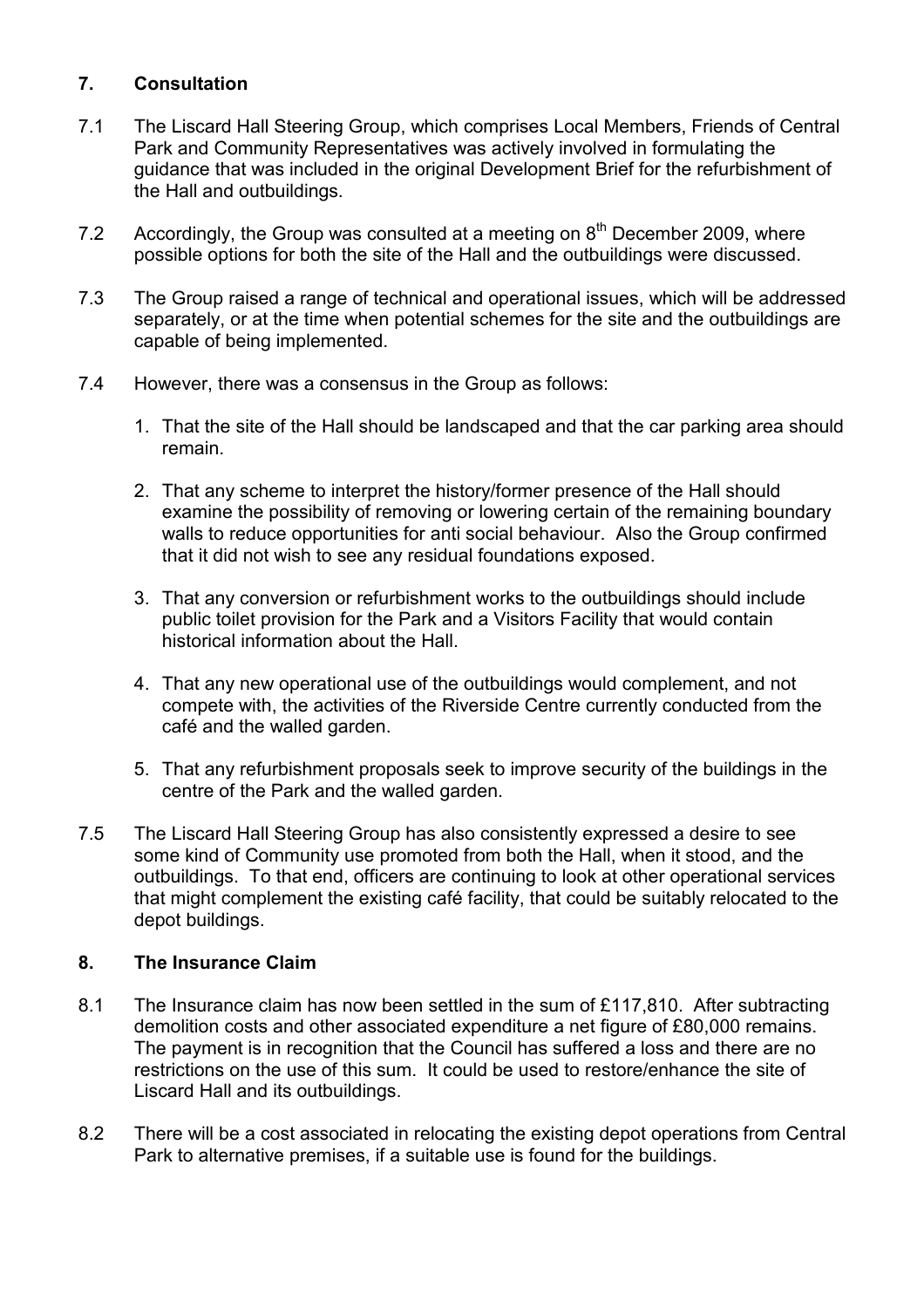## 9. Financial implications

- 9.1 The £80,000 from the insurance settlement could be used to improve the site of the Hall and to try and secure a new use for the outbuildings.
- 9.2 The estimated immediate backlog maintenance for the depot buildings is approximately £120,000.
- 9.3 The financial implications relating to the operations of the depot will be dealt with as part of the PACSPE project.
- 9.4 Central Park has been listed as a possible site to receive Play Builder funding, which is a Government grant, in 2010/2011. There is an allocation of £50,000 to improve play facilities for children aged 8 – 13.
- 9.5 Officers will explore opportunities to obtain any external sources of Grant funding available, which might assist in supporting the proposals for the site and/or the outbuildings.

### 10. Staffing implications

10.1 None arising out of this report

## 11. Equal Opportunities implications

11.1 None arising out of this report.

### 12. Community Safety Implications

12.1 A scheme to improve the site of the Hall and secure an appropriate use for the depot buildings, should improve public safety in the centre of the park

### 13. Local Agenda 21 implications

13.1 None arising out of this report

### 14. Planning implications

- 14.1 Central Park is designated as Urban Greenspace in the Unitary Development Plan and any future planning application for development at the former Liscard Hall site would be assessed against Policies GRE1 and GR1 'The Protection of Urban Green Space'.
- 14.2 Facilities for visitors, sport or play can be permitted under the terms of this policy but other types of development could only be considered if suitable compensatory measures can be put in place to provide equivalent community benefit elsewhere. This normally requires provision of open space elsewhere in the area. Policy GR1 also allows for any existing buildings to be converted for other suitable uses.
- 14.3 As the main listed building has been demolished, the case for any substantial enabling development has diminished and, any other enabling development would have to be proportionate to securing their long-term future under the terms of Policy CH1.